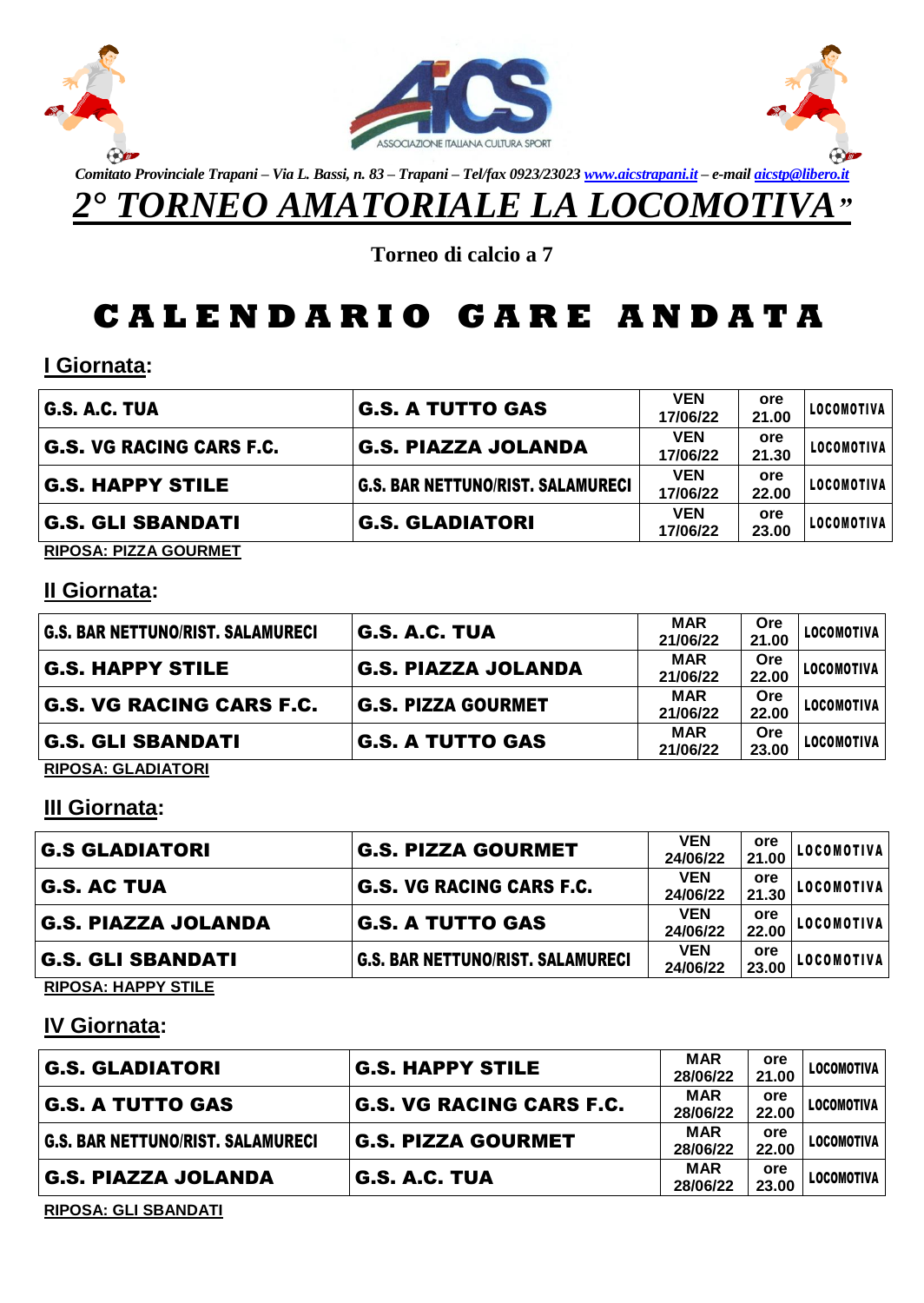



*Comitato Provinciale Trapani – Via L. Bassi, n. 83 – Trapani – Tel/fax 0923/2302[3 www.aicstrapani.it](http://www.aicstrapani.it/) – e-mai[l aicstp@libero.it](mailto:aicstp@libero.it) 2° TORNEO AMATORIALE LA LOCOMOTIVA"*

 $\Theta$ 

**Torneo di calcio a 7**

# **C A L E N D A R I O G A R E A N D A T A**

**V Giornata:**

| <b>G.S. PIAZZA JOLANDA</b> | G.S. PIZZA GOURMET                       | <b>VEN</b><br>01/07/22 | ore<br>21.00 | LOCOMOTIVA        |
|----------------------------|------------------------------------------|------------------------|--------------|-------------------|
| <b>G.S. GLADIATORI</b>     | <b>G.S. BAR NETTUNO/RIST. SALAMURECI</b> | <b>VEN</b><br>01/07/22 | ore<br>21.30 | <b>LOCOMOTIVA</b> |
| <b>G.S. A TUTTO GAS</b>    | <b>G.S. HAPPY STILE</b>                  | <b>VEN</b><br>01/07/22 | ore<br>22.00 | LOCOMOTIVA        |
| <b>G.S. GLI SBANDATI</b>   | <b>G.S. VG RACING CARS F.C.</b>          | <b>VEN</b><br>01/07/22 | ore<br>23.00 | LOCOMOTIVA        |
| DIDOCA: A C TIIA           |                                          |                        |              |                   |

**RIPOSA: A.C. TUA**

### **VI Giornata:**

| <b>G.S. BAR NETTUNO/RIST. SALAMURECI</b> | <b>G.S. PIAZZA JOLANDA</b>                 | <b>MAR</b> | ore   | <b>LOCOMOTIVA</b> |
|------------------------------------------|--------------------------------------------|------------|-------|-------------------|
|                                          |                                            | 05/07/22   | 21.00 |                   |
|                                          | G.S. V.G. RACING CARS F.C. G.S. GLADIATORI | <b>MAR</b> | ore   | LOCOMOTIVA        |
|                                          |                                            | 05/07/22   | 22.00 |                   |
|                                          |                                            | <b>MAR</b> | ore   | LOCOMOTIVA        |
| <b>G.S. HAPPY STILE</b>                  | <b>G.S. PIZZA GOURMET</b>                  | 05/07/22   | 22.00 |                   |
|                                          |                                            | <b>MAR</b> | ore   | LOCOMOTIVA        |
| G.S. A.C. TUA                            | <b>G.S. GLI SBANDATI</b>                   | 05/07/22   | 23.00 |                   |
|                                          |                                            |            |       |                   |

**RIPOSA: A TUTTO GAS**

### **VII Giornata:**

| <b>G.S. GLADIATORI</b>    | G.S.A.C. TUA               | <b>VEN</b><br>08/07/22 | ore<br>21.00 | LOCOMOTIVA |
|---------------------------|----------------------------|------------------------|--------------|------------|
| <b>G.S. HAPPY STILE</b>   | G.S. V.G. RACING CARS F.C. | <b>VEN</b><br>08/07/22 | ore<br>21.30 | LOCOMOTIVA |
| <b>G.S. PIZZA GOURMET</b> | <b>G.S. A TUTTO GAS</b>    | <b>VEN</b><br>08/07/22 | ore<br>22.00 | LOCOMOTIVA |
| G.S. GLI SBANDATI         | <b>G.S. PIAZZA JOLANDA</b> | <b>VEN</b><br>08/07/22 | ore<br>23.00 | LOCOMOTIVA |

**RIPOSA: BAR NETTUNO/RIST.SALAMURECI**